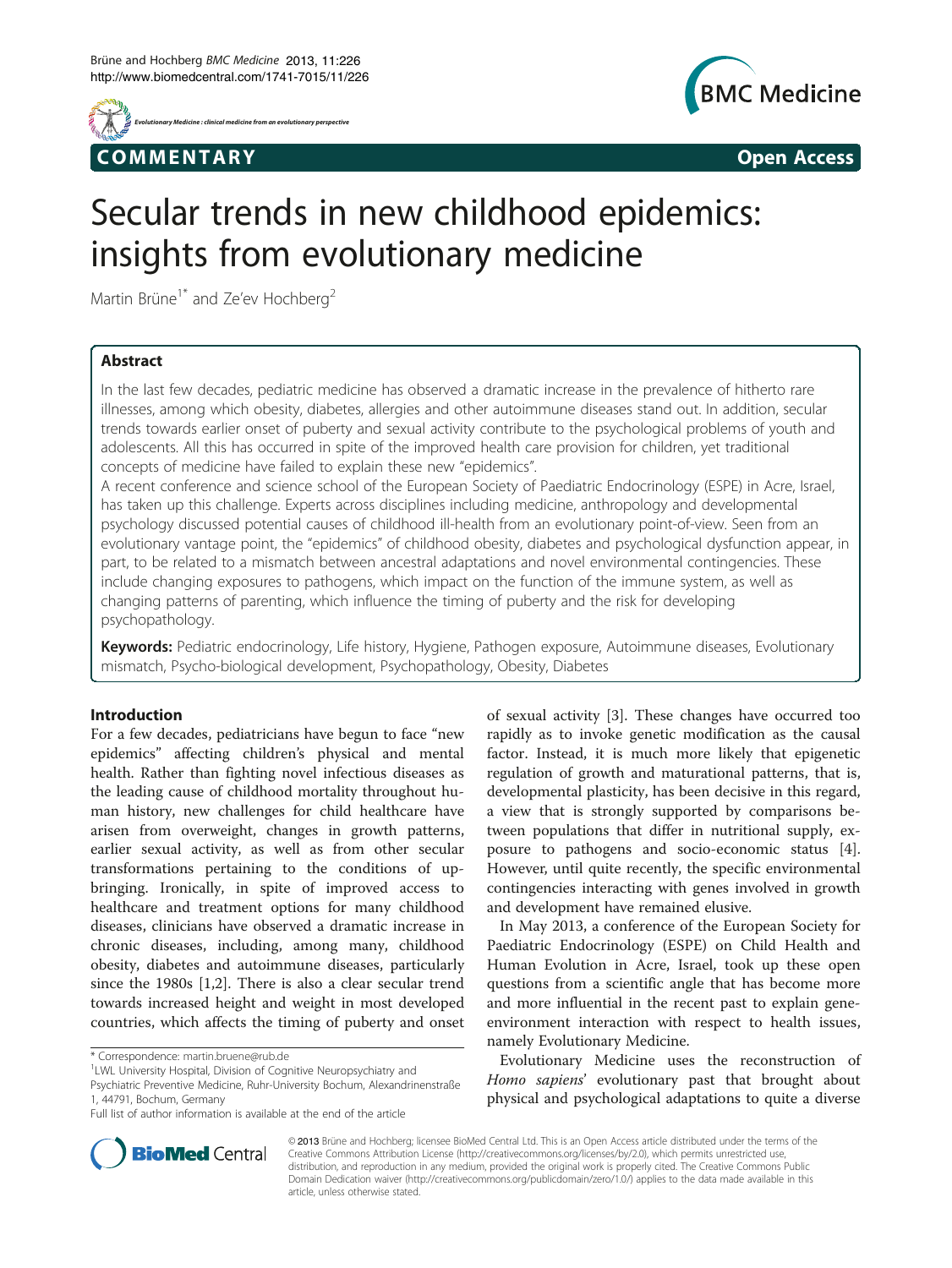spectrum of Environments of Evolutionary Adaptedness (EEAs). Thus, it offers a great deal of insight into present-day health issues, providing clinical clues for how the conditions of modern life deviate from ancestral ones, and why adaptations to past environments can have detrimental effects in contemporary settings. In this essay, based on the lectures and discussions at the Acre Conference, we highlight some of the most intriguing aspects of the secular trend and developmental plasticity with respect to child health and discuss potential consequences for healthcare and disease prevention.

## Childhood obesity

Secular trends in childhood obesity represent a growing health issue in the developed countries with profound impact on adult health [\[4\]](#page-3-0). Over the past 130 years or so, the body mass index (BMI) has constantly increased in developed countries, with figures of obesity having constantly risen, particularly since the 1980s. The prevalence of childhood obesity is currently below 5 percent in African countries, with figures of around 20 percent in Europe and over 30 percent in North America [\[5](#page-3-0)]. It is non-existent in traditional societies of huntergatherers, which have served as models of Paleolithic human societies. Another simple method of determining body fat deposition is the examination of the thickness of the skin over the triceps muscle, where a German study found that while the thickness of the triceps skinfold increased dramatically from 8.3 mm to 27.1 mm in 30 years, from 1975 to 2005, the trend started as early as the early 1900s [\[6,7](#page-3-0)].

Among the most "obesogenic" factors are increasing energy consumption, mainly foods rich in fat and sugar, and decreasing physical activity with the adoption of a more sedentary lifestyle - a whole mark of contemporary EEA. Obviously, the oversupply of energy and the lack of physical activity and exercise is an example of an evolutionary mismatch. Over tens of thousands of years of the Paleolithic era, humans lived in conditions where the availability of food could change dramatically. Food scarcity and famine probably occurred much more often than times of food abundance. According to the "thrifty gene" hypothesis [\[8\]](#page-3-0), humans have, therefore, evolved mechanisms for maximizing the extraction of energy from food, and store energy in fat depots, which now turn into a disadvantage with regards to health. Transition to farming was associated with frequent famines that hindered the adjustment of the genome to the newly established mostly-carbohydrate diet. So, arguably, a mismatch between a Paleolithic genome and a Holocene diet is key to the obesity epidemic we observe today.

Another factor that may profoundly impact the risk of developing overweight and obesity is related to the intrauterine environment. "Fetal programming" suggests that intrauterine conditions imprint the fetus' postnatal development with long-lasting effects extending into adult life [\[9](#page-3-0)]. This makes sense from an evolutionary perspective, because an organism that is adaptively prepared before birth for optimally dealing with conditions after birth has a greater chance for survival (and reproduction). Excessive maternal intake of calories during pregnancy, for instance, may influence the development of the fetus' first fat lobules in utero. Indeed, the average weight gain during pregnancy has increased by 2 kg in 20 years time [\[10](#page-3-0)]. Fetal programming has actually been considered as a causal factor for an amazingly broad range of trends in physical and psychological disorders, including cardiovascular disease [[11](#page-3-0)], diabetes [[12\]](#page-3-0), cancer [[13\]](#page-3-0), respiratory disease [[14\]](#page-3-0), obesity [[15](#page-3-0)] and attention deficit hyperactivity disorder [\[16](#page-3-0)], to name just a few.

Finally, assortative mating, an evolved pattern of how individuals choose their sexual partners, which suggests that partner choice is based, in part, on physical similarity, may impact the risk of obesity, because of the potential accumulation of "thrifty genes" or genes involved in the regulation of fat deposition or satiety. In summary, childhood obesity illustrates at several levels how adaptive mechanisms that evolved in the ancestral past can contribute to the development of new health hazards. Related to this, diabetes is a pressing health issue with some overlapping predispositions with obesity, but additional evolutionary factors that might be equally relevant.

## Childhood diabetes

Childhood diabetes type I is another example illustrating secular trends towards increased risk for specific metabolic disorders [[17](#page-3-0)]. Type-I diabetes is an autoimmune disease with a genetic risk related to the make-up of the HLA system. It is believed that the manifestation of type-I diabetes is driven by an exogenous factor, most likely an infectious agent. According to a Finnish study, the incidence of type-I diabetes among children younger than 15 years has increased from 12 per 100,000 in the early 1950s to 65 per 100,000 in 2006 [\[18\]](#page-3-0). The causal factors underlying this dramatic increase have been obscure, but Evolutionary Medicine offers some possible explanations that may independently contribute to this growing child health problem.

One plausible explanation relates to the so-called "hygiene hypothesis", suggesting that the decrease in diversity of pathogens children are exposed to has led to an increase in autoimmune diseases, including type-I diabetes [[19\]](#page-3-0). In support of this hypothesis, a comparison of children living in the region of Karelia, Russia, with children from Finland who do not differ in terms of their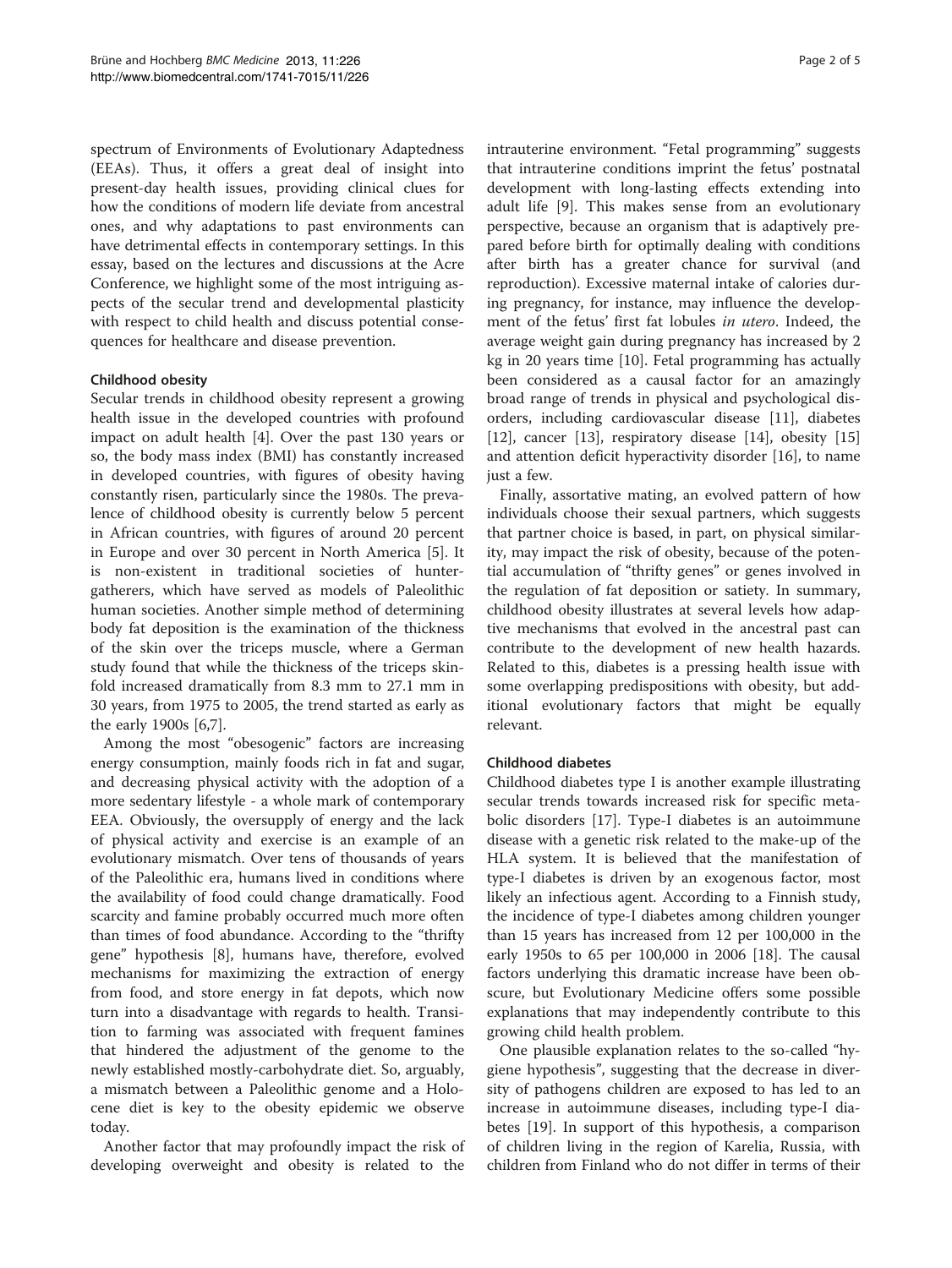genetic make-up demonstrates that the exposure to pathogenic agents is much higher in Karelia. Karelian children have a 15-fold higher prevalence of Helicobacter pylori antibodies, a 5-fold higher frequency of Toxoplasma gondii antibodies, a 12-fold higher prevalence of hepatitis A antibodies, and a 20% higher frequency of Coxsackie virus B4 antibodies as compared to Finnish children. In contrast, the figures for autoimmune diseases point in the opposite direction, where Karelian children have a six-fold lower incidence rate of type-I diabetes, and similar figures have been obtained for celiac disease, autoimmune thyreoiditis, and allergenspecific IgE responses [[20](#page-3-0)]. These differences could, in part, be related to differences in gut microbiome, showing that healthy children have a greater diversity of intestinal bacteria than children with autoimmune diseases [[21\]](#page-3-0). This example suggests that ancient adaptation to past pathogenic environments may now increase the vulnerability of children (and adults) for developing autoimmune diseases, including childhood diabetes, asthma and other allergic responses.

Another possible factor accounting for the increase of type-I diabetes in children resides in changing habits of nurturing and feeding. Early exposure to cow milk induces an immune response to bovine insulin, which may later "spark over" to attack endogenous insulin in individuals who lack the tolerance of oral ingestion of bovine insulin. In fact, IgG antibodies against bovine insulin are elevated in formula-fed infants at three months of age compared to breast-fed infants [\[22](#page-4-0)]. Again, this example indicates that a mismatch between past adaptations and current environmental contingencies can contribute to a rise of "new epidemics", which, ironically, hit the most economically developed countries in Europe and North America harder due to the better socio-economic status. It can be expected, though, that similar health issues will occur in the less economically developed countries in Asia, South America and Africa once their socio-economic conditions have improved, unless preventive measures, such as the promotion of breast-feeding, have become effective. In fact, a recent review reports that breast-feeding was associated with a reduction in the risk of acute inflammatory diseases, such as acute otitis media, gastroenteritis, lower respiratory tract infections, but also with reduced numbers of autoimmune diseases including atopic dermatitis and asthma. There was also an association with a reduction in the risk of developing obesity, type 1 and 2 diabetes, childhood leukemia, sudden infant death syndrome (SIDS) and necrotizing enterocolitis [[23](#page-4-0)].

### Psychological development

Secular transitions have not spared family structures and parenting behavior, but without evolutionary insights it

could not be fully understood why the conditions of one's upbringing have such a great impact on the psychosexual development of adolescents [\[24](#page-4-0)]. As early as in the 1980s, it was observed that adolescent girls who grew up without their fathers show early expression of sexual interest and assumption of sexual activity, negative attitudes toward males, and poor ability to establish long-term relationships with one male [[25\]](#page-4-0). The early family environment does not only shape individuals' psychological development in terms of attachment styles, formation of trusting relationships versus the development of mistrustful "inner working models", but the family environment also impacts the timing of puberty, sexual activity and investment in partners and a woman's own children. Parental warmth and emotional care has been shown to slow down pubertal development, whereas harsh and rejecting parenting styles lead to an acceleration of pubertal development (reviewed in [\[26](#page-4-0)]). In fact, abuse, marital conflict and lack of parental supportiveness contribute to an earlier onset of puberty in girls, as do insecure attachments and absence of the father or severe paternal psychopathology. Intriguingly, these factors also contribute to greater sexual risk-taking in adolescent girls.

In addition to these environmental factors influencing the psycho-biological development in girls, there is evidence for gene-environment interaction, suggesting that the quality of maternal care interacts with polymorphic variation of estrogen receptor-coding genes in ways that support the assumption of "differential susceptibility" [[27\]](#page-4-0). Put another way, girls carrying the GG variant of the estrogen receptor-alpha (ESR1) gene who grow up with less sensitive mothers are younger at menarche than AA carriers, whereas GG carriers raised by sensitive mothers experience menarche later than carriers of the AA genotype.

In a psychopathological perspective, individuals with borderline personality disorders (BPD) follow a developmental pathway associated with sexual risk-taking behavior, associated with frequent disruption of close relationships (including partnerships) and reduced investment in their own children [\[28\]](#page-4-0). Beyond its conceptualization as a pathology, the evolutionary view of BPD suggests that patients' behavior makes sense in a developmental perspective, as many patients (the majority of which are female) have encountered adversity during early developmental stages, including neglect, abuse and family disruption, leading to an insecure reproductive strategy.

## **Outlook**

Over eons, humans have adapted genetically and epigenetically to environmental contingencies, which in many ways are dissimilar to contemporary ones. Evolutionary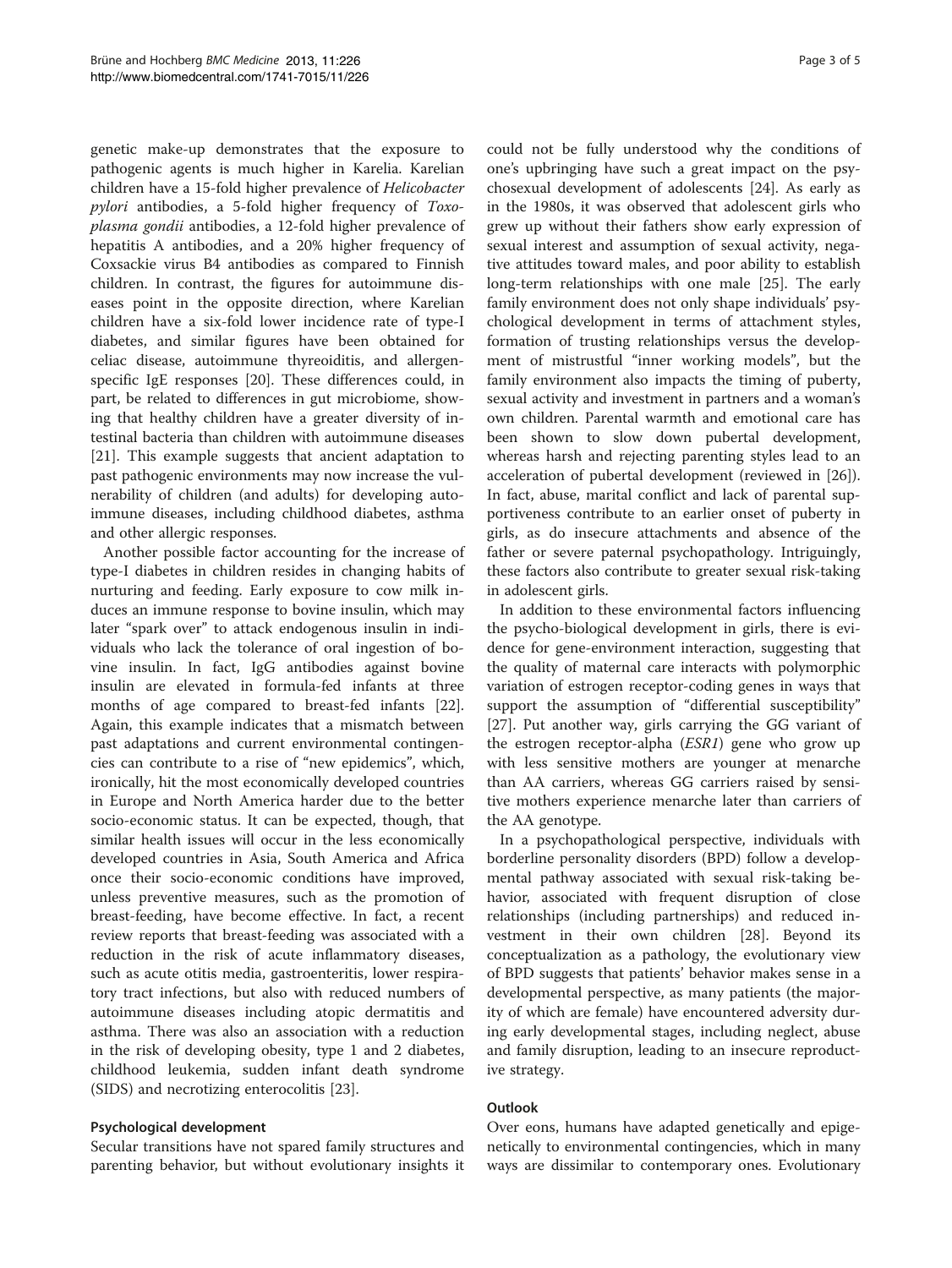<span id="page-3-0"></span>Medicine is an emerging field that can help clarify hitherto incompletely understood health issues, including the "new epidemics" of childhood that arise from mismatches between genes and environment [\[29\]](#page-4-0). Living in diverse environments that range from the tropics to the arctic, and from deserts to mountain tops, humans evolved to provide the greatest possible physiological plasticity and behavioral flexibility to changing microand macro-environments.

A broad range of diseases that were until recently considered to be rare have now exploded in incidence and prevalence rates, at least in the developed countries with the prospect that the situation will be similar in the developing world, once the socio-economic status has risen to a similar level. This is, of course, not to argue that for these reasons developing countries should be precluded from improved health care, an increase in income, education and welfare - quite differently, it is rather an opportunity to prevent the developing countries from repeating the unfortunate sequence that has inflicted developed countries.

Evidence suggests that for European countries the childhood obesity and diabetes epidemics have slowed down and might have come to a halt in the last 10 years or so (for example, [[30\]](#page-4-0)). It is not clear which factors have contributed to this, but there is at least good reason to suggest that preventive health care measures, for example, dietary adjustments, changes in attitude towards breast-feeding, programs to increase physical activity among children and adolescents, approaching that of our ancestors, can exert positive effects on children's health, and adults' alike.

Homo sapiens has evolved a distinct life-history which includes a relatively short infancy, a prolonged childhood and the emergence of adolescence as a novel developmental stage not seen in other primates. The evolved function of adolescence is most likely associated with the growing need of acquiring social skills that are necessary to successfully prepare and adopt adult social roles.

Taken together, it seems that our evolved life history patterns have come at a cost -"tradeoffs" in evolutionary jargon - which has brought about an increased risk for disruption of normal developmental pathways, where the cost becomes greater as modern environmental contingencies deviate from ancestral ones.

Insights from Evolutionary Medicine can help us understand, cure and prevent physical and psychological disease and disorders in many ways. We believe this is the way medicine has to go in the future at all levels, from research to practice. Evolutionary Medicine is coming of age.

#### Competing interests

The authors declare that they have no competing interests.

#### Authors' information

MB is Professor of Cognitive Neuropsychiatry and Psychiatric Preventive Medicine and the author of the Textbook of Evolutionary Psychiatry. The Origins of Psychopathology, Oxford University Press, 2008. ZH is Professor of Pediatrics and Endocrinology and the author of Evo-Devo of Child Growth, Wiley, 2012.

#### Author details

<sup>1</sup> LWL University Hospital, Division of Cognitive Neuropsychiatry and Psychiatric Preventive Medicine, Ruhr-University Bochum, Alexandrinenstraße 1, 44791, Bochum, Germany. <sup>2</sup>Rappaport Family Faculty of Medicine Technion-Israel Institute of Technology, Haifa 30196, Israel.

#### Received: 18 September 2013 Accepted: 19 September 2013 Published: 21 Oct 2013

#### References

- 1. Bach JF: The effect of infections on susceptibility to autoimmune and allergic diseases. N Engl J Med 2002, 347:911–920.
- 2. Gluckman PD, Hanson MA, Beedle AS, Raubenheimer D: Fetal and neonatal pathways to obesity. Front Horm Res 2008, 36:61-72.
- 3. Ostovich JM, Sabini J: Timing of puberty and sexuality in men and women. Arch Sex Behav 2005, 34:197–206.
- 4. Kaur H, Hyder ML, Poston WS: Childhood overweight: an expanding problem. Treat Endocrinol 2003, 2:375–388.
- 5. Wang Y, Lobstein T: Worldwide trends in childhood overweight and obesity. Int J PediatrObes 2006, 1:11–25.
- 6. Nagel G, Wabitsch M, Galm C, Berg S, Brandstetter S, Fritz M, Klenk J, Peter R, Prokopchuk D, Steiner R, Stroth S, Wartha O, Weiland SK, Steinacker J: Secular changes of anthropometric measures for the past 30 years in South-West Germany. Eur J ClinNutr 2009, 63:1440-1443.
- 7. Zellner K, Ulbricht G, Kromeyer-Hauschild K: Long-term trends in body mass index of children in Jena, Eastern Germany. Econ Hum Biol 2007, 5:426–434.
- 8. Neel JV: Diabetes mellitus: a "thrifty" genotype rendered detrimental by "progress"? Am J Hum Genet 1962, 14:353-362.
- 9. Barker DJ, Thornburg KL: Placental programming of chronic diseases, cancer and lifespan: a review. Placenta 2013, 34:841–845.
- 10. Bergmann KE, Bergmann RL, Ellert U, Dudenhausen JW: [Perinatal risk factors for long-term health. Results of the German Health Interview and Examination Survey for Children and Adolescents (KiGGS)]. Bundesgesundheitsblatt Gesundheitsforschung Gesundheitsschutz 2007, 50:670–676 [Article in German].
- 11. Barker DJ: Fetal origins of coronary heart disease. BMJ 1995, 311:171-174.
- 12. Karter AJ, Rowell SE, Ackerson LM, Mitchell BD, Ferrara A, Selby JV, Newman B: Excess maternal transmission of type 2 diabetes. The Northern
	- California Kaiser Permanente Diabetes Registry. Diabetes Care 1999, 22:938–943.
- 13. Innes K, Byers T, Schymura M: Birth characteristics and subsequent risk for breast cancer in very young women. Am J Epidemiol 2000, 152:1121–1128.
- 14. Shaheen SO, Sterne JA, Montgomery SM, Azima H: Birth weight, body mass index and asthma in young adults. Thorax 1999, 54:396–402.
- 15. Freinkel N, Freinkel N: Banting Lecture 1980. Of pregnancy and progeny. Diabetes 1980, 29:1023–1035.
- 16. Isaksson J, Nilsson KW, Lindblad F: Early psychosocial adversity and cortisol levels in children with attention-deficit/hyperactivity disorder. Eur Child Adolesc Psychiatry 2013, 22:425–432.
- 17. Knip M: Pathogenesis of type 1 diabetes: implications for incidence trends. Horm Res Paediatr 2011, 76:57–64.
- 18. Knip M, Reunanen A, Virtanen SM, Nuutinen M, Viikari J, Akerblom HK: Does the secular increase in body mass in children contribute to the increasing incidence of type 1 diabetes? Pediatr Diabetes 2008, 9:46–49.
- 19. Strachan DP: Hay fever, hygiene, and household size. BMJ 1989, 299:1259–1260.
- 20. Kondrashova A, Seiskari T, Ilonen J, Knip M, Hyöty H: The 'Hygiene hypothesis' and the sharp gradient in the incidence of autoimmune and allergic diseases between Russian Karelia and Finland. APMIS 2013, 121:478–493.
- 21. Giongo A, Gano KA, Crabb DB, Mukherjee N, Novelo LL, Casella G, Drew JC, Ilonen J, Knip M, Hyöty H, Veijola R, Simell T, Simell O, Neu J, Wasserfall CH,